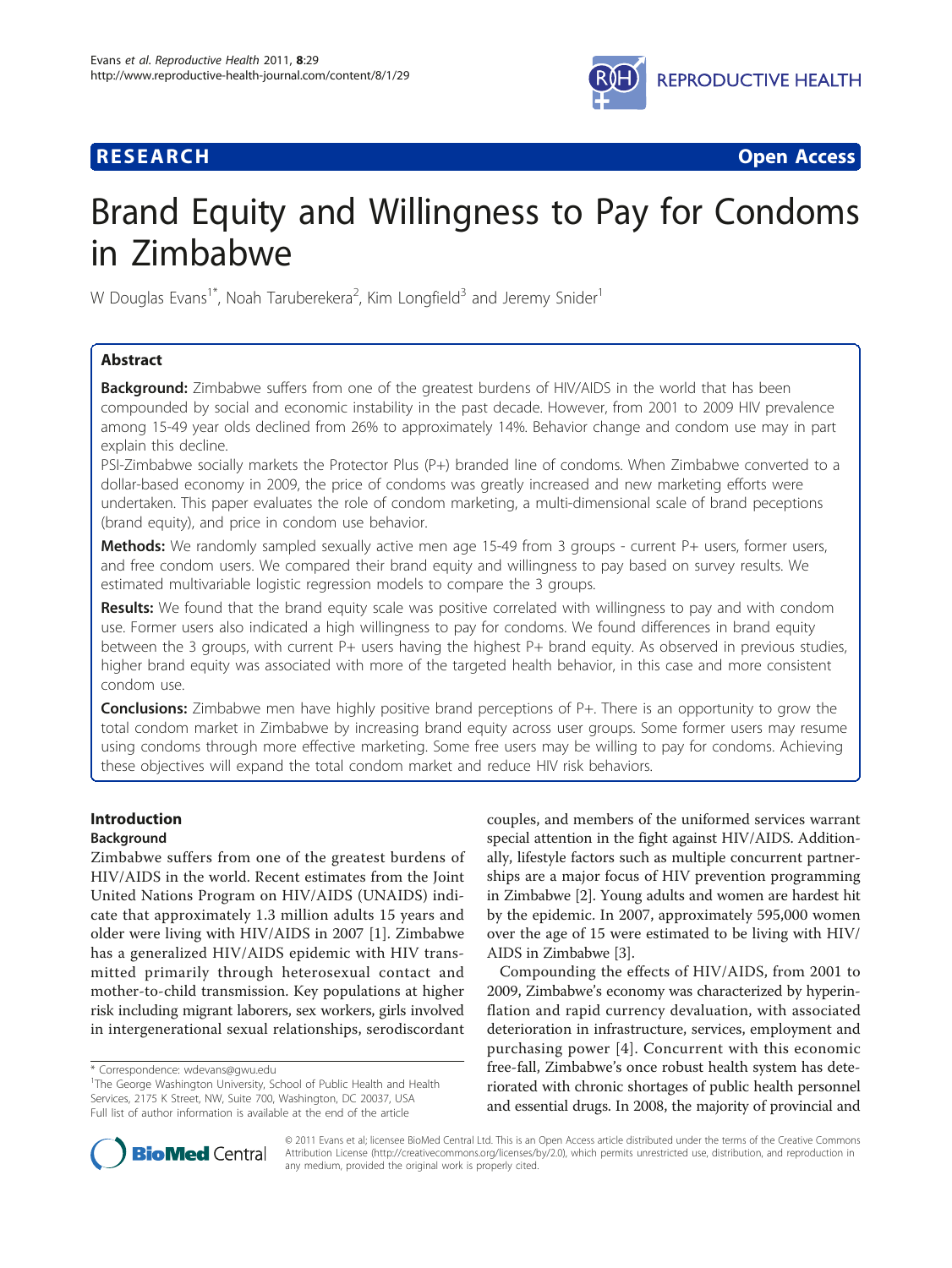district hospitals and clinics virtually stopped operations as a result of the crumbling social infrastructure. In an effort to halt this slide, in February 2009 the government liberalized trade and introduced the US dollar as the official hard currency; the South African Rand and Botswana Pula are also prevalent forms of legal tender [[4](#page-7-0)]. While there is no official data available, dollarization appears to have stabilized the economy, with inflation greatly reduced if not eliminated, most stores are consistently stocked with consumer goods, and prices of many products declining since February, 2009 (some core consumer staples such as cooking oil and flour have declined in price by 60%+) [[4\]](#page-7-0).

In this context, social marketing of condoms as an important strategy to combat the spread of HIV/AIDS faces significant hurdles. Despite the severity of the epidemic, prevalence rates in Zimbabwe have shown signs of decline, from 26.0 percent prevalence among adults ages 15 to 49 in 2001 to 15.3 percent prevalence in the same age group in 2007 (UNAIDS, 2008), and then to 14.2% in 2009 [\[3,5\]](#page-7-0). Dr. Peter Piot, head of UNAIDS at the time, said that in Zimbabwe, "The declines in HIV rates have been due to changes in behavior, including increased use of condoms, people delaying the first time they have sexual intercourse, and people having fewer sexual partners" [[5\]](#page-7-0).

PSI<http://www.psi.org> is a non-governmental organization (NGO) that socially markets disease prevention and health promotion products and services. To promote safe sexual behavior, PSI-Zimbabwe markets the Protector Plus  $(P+)$  branded line of condoms. At the time of dollarization in late 2009, P+ was sold at the equivalent of less than \$.01USD, representing a virtually free commodity. While such a low price makes the P+ condom highly affordable, it may lead to inefficient allocation of social marketing and public sector resources by excluding commercial products from the marketplace, offering little or no profit incentive for retailers, risking wastage in the distribution system, and smuggling of the product to other countries with higher prices [[6\]](#page-7-0). Moreover, an overly low price may reduce consumers' perceptions of value in the condom product, harming the brand and efforts to market it and increased utilization of condoms overall [[7\]](#page-7-0).

PSI-Zimbabwe's objectives in marketing  $P+$  are the following: 1) Distribution of an affordable brand of condoms in traditional and non-traditional outlets, and those located in areas where high risk behavior takes place (condom social marketing); 2) Promotion of condom use among groups at high risk and sexually active youth; 3) Developing behavior change communication programs that address the dynamics of high-risk behavior among target groups.

The role of the  $P+$  brand is to grow the total market by increasing condom use among sexually active men and women. The brand therefore has a very important role in helping destigmatize condom use and to making it something "everybody is doing" and "everyone is talking about" because of its different presentations and characteristics. Brand equity represents the value that the brand holds for consumers. PSI-Zimbabwe's goal is to measure current brand equity in its  $P+$  lines, actively manage brand equity, and increase equity through future brand repositioning, marketing, and management.

PSI-Zimbabwe increased the price of  $P+$  condoms to 10 cents in November 2009 (prices noted throughout are US currency). Immediately following this price increase, as with previous price increases, there was an observed steep decline in sales, from over 5 million units sold in October 2009 to just over 2 million units sold in November 2009. There was a rebound in sales to over 3 million in December 2009, but the question facing PSI-Zimbabwe faced was about the current brand equity of  $P+$  and how the brand should be actively managed at the new price and in a changing overall marketplace.

#### Protector Plus Brand Marketing

An in-depth audience profile was created to provide an illustrative description of the target audience to inform the intervention's communications strategy and activity planning. An 'archetype' of the targeted condom consumer was developed as a guide to the brand marketing. 'Mike' is a 25 year old single man living in with his extended family in Chitungwiza (a small town). He is an informal trader with secondary education and makes an average of \$80 per month. He owns and listens to the radio and rides a kombi (shared taxi) to and from his trading place in the city centre. Mike dreams of having a steady girlfriend and providing for his extended family's material needs. He drinks opaque beer and occasionally clear beer whilst hanging out with his numerous friends at the shopping centre during weekends. He worries about HIV infection so he openly discusses condoms with his friends and they encourage each other to use condoms although Mike does not use condoms consistently with his partner.

The P+ brand is positioned as follows to reach its audience: "For Mike, Protector Plus is the condom that gives him control of a demanding lifestyle by reducing the number of things he has to be concerned about." Marketing efforts seek to communicate two key brand attributes to the audience: 1) Protector Plus is easy to use, strong, reliable, and effective and gives me control to enjoy life - Always use Protector Plus (brand promise); 2) I am confident I can use Protector Plus correctly and consistently with my partner - Use Protector Plus every time (selfefficacy).

P+ marketing efforts seek to: 1) Increase the percentage of men ages 20 -30 who believe Protector Plus condoms are reliable, strong and effective; and 2) Increase the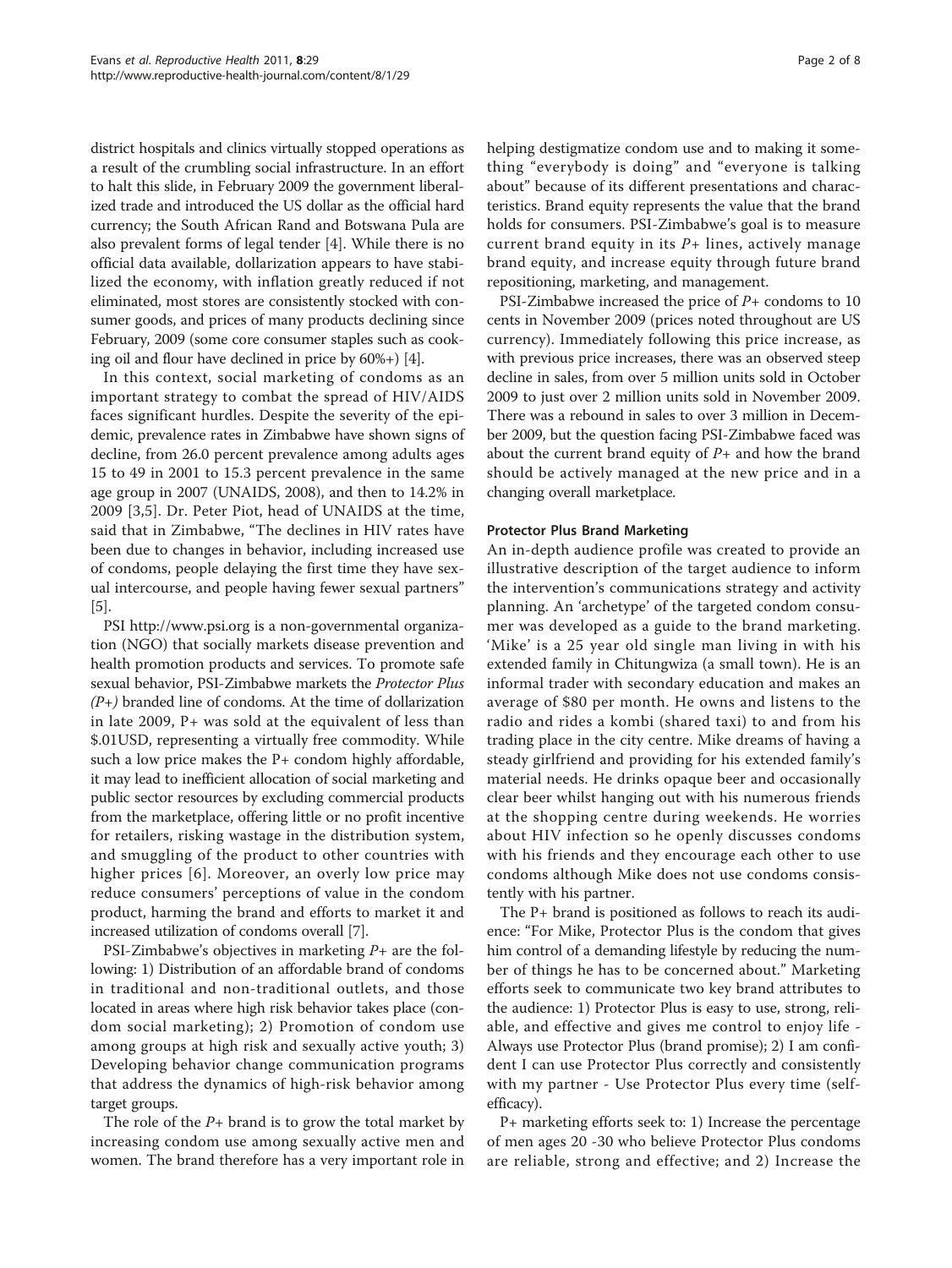percentage of men ages 20 -30 who are capable of using condoms correctly and consistently with all partners.

Additionally, marketing efforts aim to increase positive brand perceptions and self-efficacy to use condoms among young men in the P+ target audience [[7](#page-7-0)]. The theory underlying this marketing strategy is that men are more likely to use P+ if they believe that the condoms are easy to use, reliable, strong and effective [\[8](#page-7-0)]. Moreover, inconsistent condom users are more likely to become consistent users of Protector Plus male condoms if they know that they are able to use condoms correctly and are able to talk to every partner about the importance of using condoms.

#### Branding and Brand Equity

Brands have been defined as "a set of associations linked to a name, mark, or symbol associated with a product or service" [\[9](#page-7-0)]. Thus the significance of brands is in the *asso*ciations they represent, and the resulting behavior (buying a product, engaging in a behavior, maintaining a relationship with the brand) they can engender. In this respect, brands are very much like reputations - they precede the individual or organization and shape how the world responds.

Brand equity is what the brand stands for in the hearts and minds of consumers, and as a metric it captures their identification with and intentions to purchase, use, and engage with the brand [[10,11](#page-7-0)]. It is a primary driver of product and behavioral choice, especially for health commodities with little functional attribute differentiation (e.g., what tangible functions they perform), such as condoms. Given that most purchase decisions are made within the market context of various brand choices (e.g., a luxury brand of condoms, inexpensive, or perhaps free), marketers need reliable measures of brand equity in order to understand consumers' purchase decisions [\[12](#page-7-0)].

Brand equity has been previously studied as a mediator, or mechanism by which marketing efforts promote product use and behavior change [\[13\]](#page-7-0). Social marketing interventions develop, promote and create awareness about a brand that may refer to a behavior, campaign or product. Brand equity consists of multiple dimensions, including perceptions of quality, loyalty and perceived value, which, when measured, can guide decision-making early in an intervention particularly in evaluating initial promotional efforts. Over time, brand equity would be expected to influence behavior and as such is a potentially useful component in segmentation analyses and an essential component of outcome evaluations [[14](#page-7-0)]. PSI has used this approach with many of its socially marketed brands [\[15](#page-7-0)]. In this study, we examine both the role of  $P+$  brand equity and its potential to help in growing the total market for condoms and evaluate the effectiveness of branding in promoting overall condom use as an HIV prevention behavior.

#### Current Research

We asked the following specific research questions: 1) What is the current brand equity in  $P+$  and other in-market brands? 2) What differences are there in P+ and other in-market brand equity between specific audience segments and brand attributes? 3) Is higher brand equity in P+ and other in-market brands associated with willingness to pay higher prices for condoms overall or for specific brands? The long-term study objective is to establish a baseline of brand equity for future P+ and condom use monitoring and evaluation studies. In this research, we seek to identify opportunities to improve  $P+$  brand equity by addressing specific audience segments and brand attributes. We evaluate the effect of the price increase and examine the relationship between product price points and brand equity. In this way, social marketers can consider whether former  $P+$  users who have switched or lapsed from condom use would be willing to use condoms or P+ again. Study results also inform decisions about how to grow the total condom market in Zimbabwe by establishing appropriate prices for socially marketed products that would permit commercial brands to enter the market in the future.

#### Methods

#### Study Design

We conducted interviews with 890 Zimbabwean men in November and December 2010. Study participants were recruited by simple random selection and were a nationally representative sample of Zimbabwean men aged 18-49 residing in rural and urban areas. The sample was stratified to include men who reported having used P+ condoms within the past 3 months (defined as current P+ users), men who had used P+ condoms within the past year but not in the past 3 months (defined as lapsed users), and men who had used public sector condoms in the past 3 months but not the P+ brand.

Additionally, the study included a qualitative study arm in which 30 Zimbabwean men meeting the same recruitment criteria and not included in the quantitative study arm were interviewed in an open-ended, in-depth interview (IDI) format. The IDI form included the same topics as the questionnaire. Results of the qualitative arm will be reported in a future publication.

#### Data Collection

For the quantitative arm of the study a two stage cluster sampling strategy was utilized to select eligible participants. The first stage involved selection of Enumeration areas (EAs) from a list of EAs from the 2002 Zimbabwe national population census. Selection of EAs was dependent upon the size of the EA. A list of households for each of the selected EAs was compiled and became the basis for selecting households. A random selection procedure was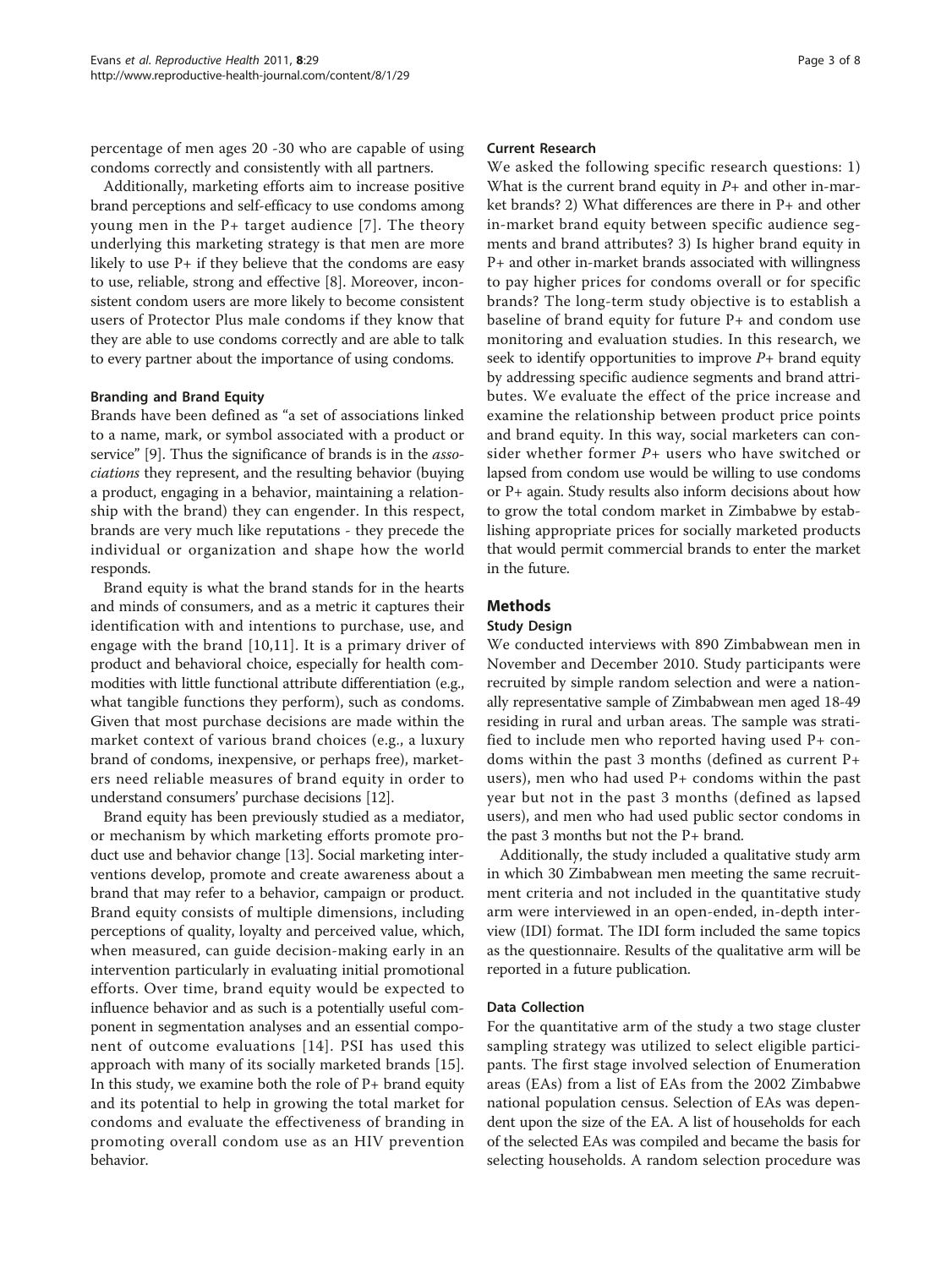employed to sample households for study recruitment. Trained interviewers screened participants following a study recruitment criteria. In the selected households, a Kish grid was used to select one participant in cases where the number of eligible respondents was more than one. After providing informed consent individually, participants completed a face-to-face interview following a structured, 45-item questionnaire. The questionnaire was programmed on a personal digital assistant (PDA) device and the interviewer entered responses directly into the PDA data form. The questionnaire took approximately 20 minutes to administer and a total of 890 individual interviews were completed for this study.

The qualitative arm of the study comprised in-depth interviews (IDIs) with randomly selected 7 to 8 participants among P+ current users, public sector users, lapsed P+ users, and former users. The IDIs explored the same topics examined in the survey, but in the form of openended questions with probes and opportunities to explore the participants' reasons for their indicated level of brand equity and other measures. The sample was chosen based on previous experience in similar studies. A total of 30 indepth interviews were conducted.

# Measures and instruments

We developed and fielded an interviewer-administered, 45-item questionnaire that included items on participant socio-demographics, media use, exposure to condom brand marketing, brand equity, willingness to pay for condoms, and use of specific condom brands. The following are the brand equity scales. Each item was asked on a 4 point scale from 'strongly agree' to 'strongly disagree' with a 'don't know' option. Each scale was asked for each of the brands evaluated in this study (P+ and public sector) for all respondents across the 3 sample strata.

# Brand loyalty

1) I will use this brand the next time I use a condom; 2) I would wear a baseball cap with this brand name and logo on it; 3) I would recommend my friends use this brand; 4) This is the best brand of condoms; 5) This brand has the best condom advertisements; 6) I would recommend my friends use this brand.

# Brand quality

1) This brand will not break during sex; 2) This brand gives a pleasant sensation during sex; 3) This brand does not smell like latex; 4) This brand has nice colors; 5) This brand feels good to the touch; 6) This brand is not too thick; 7) This brand is there when I need it; 8) This brand is available at an outlet near me; 9) This brand has sufficient lubricant.

# Brand leadership/popularity

1) P+ is becoming more popular with people like me; 2) P+ is for people like me; 3) P+ is the leading brand of condoms.

# Brand value

1) There are good reasons to buy this brand instead of other condom brands; 2) This brand is a good value for the price; 3) This brand is a better value than other condoms.

# Brand personality

1) People who use this brand are strong; 2) People who use this brand are confident; 3) People who use this brand have a lot of freedom; 4) People who use this brand have fun; 5) People who use this brand find it easy to have girlfriends; 6) People who use this brand are just like me; 7) People who use this brand are like the people that I hang out with.

# Market Barriers to Brand Use

1) This brand costs more than I would expect; 2) I would be willing to pay more than the current price for this brand; 3) If the price were reduced by 3 cents, I would buy this brand; 4) If the price were reduced by 6 cents, I would buy this brand.

Additionally, we asked participants how much they would be willing to pay for P+ brand condoms. We asked whether they would be willing to buy  $P+$  at 6 levels of price including the actual price (10 cents) and ranging from free to 15 cents per pack of 3 condoms. We examined the relationship between brand equity and willingness to pay.

We also asked about awareness of brands available for sale and free in Zimbabwe. The multivariable regression analyses reported below included 4 co-variates: age, education, marriage status, and socio-economic status. Age was self-reported in years. Education was self-reported by category with 'completed university' as highest. Marriage status included all potential (co-)habitation status. Socioeconomic status (SES) was measured by a list of household amenities which in combination would be indicative of wealth relative to the local economy.

# Data Analysis

Stata version 11 (College Station, TX) was used for all statistical analyses. Survey Participants were grouped into three categories - Current P+ User, Lapsed P+ User, and Public Sector User, based on recent and historic condom brand use. Descriptive analyses on socio-demographic and brand pricing points were performed to assess overall brand dynamics. Additionally, opinions on statements related to brand equity, structured by commonly-used categories, were then dichotomized (agree/disagree). Outcomes of brand awareness, satisfaction/loyalty, perceived quality, leadership/popularity, perceived value, brand personality, and market barrier to acceptance were described and compared between the three groups.

Using confirmatory factor analysis procedures, factor loadings for variable in each brand equity construct were assessed, assuring adequate (>.5) individual factor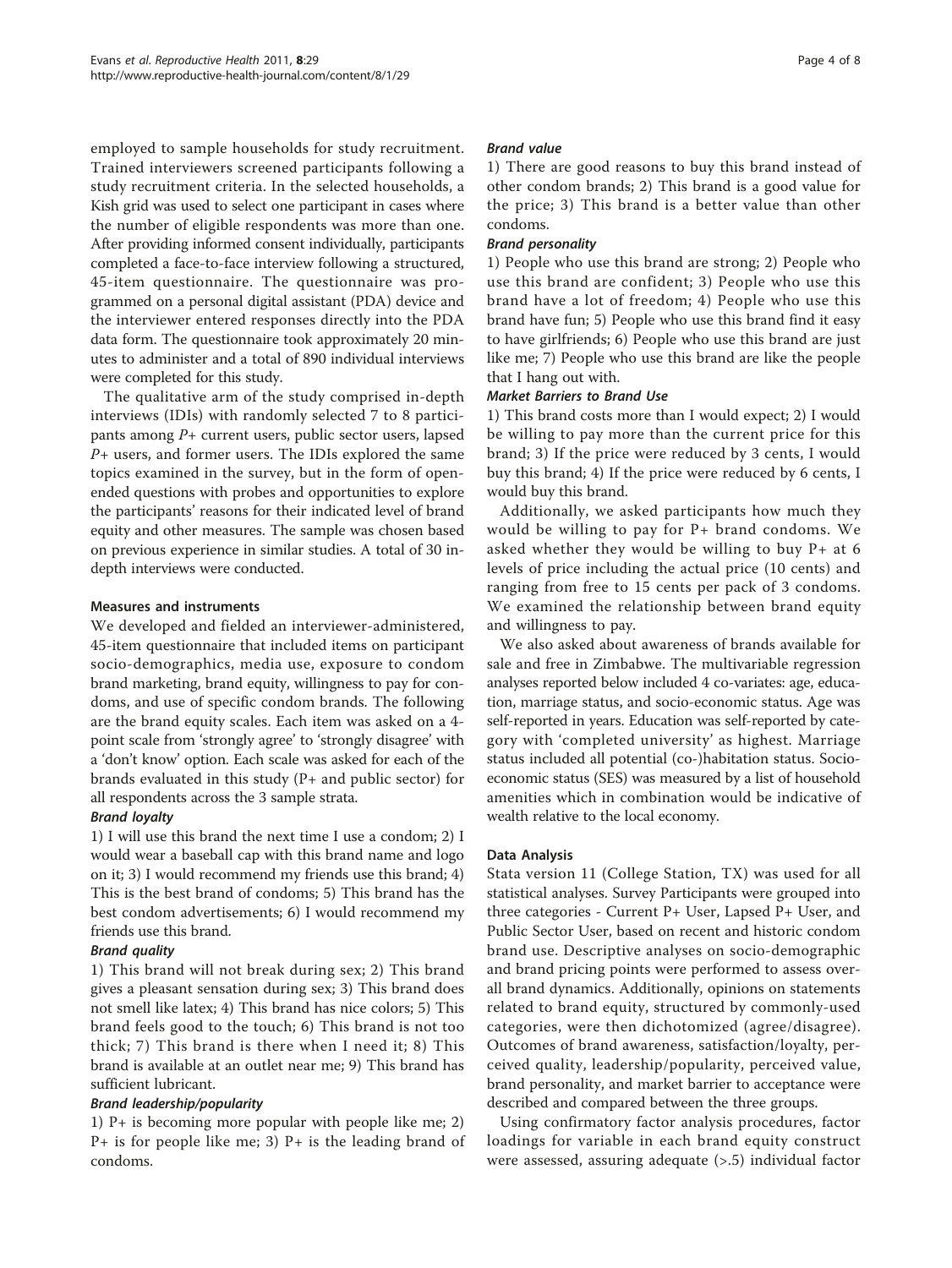loading and high overall (Chronbach's Alpha >0.6) inclusion between both questions asked concerning Protector Plus and public sector condoms. These thresholds for factor inclusion were chosen following the widely used Comrey and Lee (1992) criteria [[16\]](#page-7-0). After assembling suitable factors, scale variables were created to represent each brand equity category. This data was used to create summary tables of brand equity across the three user groups, and also to conduct logistical regressions on different perceptions of brand equity, controlling for potential socio-demographic confounders.

Using brand pricing point data, additional logistical regression analyses were performed to assess brand equity perceptions among those willing to pay more (or less) for either Protector Plus or public sector condoms.

## Results

Table [1](#page-5-0) provides a descriptive statistics for brand equity and market factors in the sample. Results have been summarized at the factor level for brand equity factors (representing the factor score for each factor). Respondents generally have higher brand equity in their own brand than in the other in-market brand (ie, P+ brand equity is higher for  $P+$  users than for public sector users), as expected. Overall, P+ users' brand equity in P+ was somewhat higher than public sector users' brand equity in the public sector brand. Lapsed P+ users generally had somewhat lower brand equity in P+ than current P+ users, but much higher than their brand equity in the public sector brand.

We conducted confirmatory factor analysis (CFA) for the brand equity scales. As found in previous studies the 5 brand equity scales - satisfaction/loyalty, quality, leadership/popularity, value and personality - each represented a single factor. Because we expected different reactions to the P+ and public sector brands, we ran separate CFA for the 2 sample strata. In each analysis, all factor loadings and Chronbach alpha statistics were high and above threshold for acceptable scales [[16](#page-7-0)]. The lowest alpha observed was .68 among P+ users for the brand loyalty scale and all others were .73 or higher.

Table [2](#page-6-0) shows results of a multivariable logistic regression model in which brand equity is compared between P + users and all other respondents for each of the brand equity factors. Odds ratios above 1 represent higher brand equity in the referent brand among P+ users compared to all others in the sample. Current P+ users have higher loyalty in P+ than others, and lower loyalty to the public sector brand than all others. Current P+ users have lower market barriers (price is self-reported as a lower barrier to purchasing condoms) than all others.

Table [3](#page-6-0) shows results of a similar model in which brand equity is compared between lapsed P+ users (those who have used P+ in past year, but more than 3 months ago) and all other respondents for each of the brand equity factors. Lapsed users have lower loyalty to P+ than others, and higher market barriers (price is selfreported as a lower barrier to purchasing condoms) compared to all others in the sample. However, these associations are marginally significant ( $p < .10$ ). These users have lower perceptions of popularity of public sector brand and higher associations with personality of the public sector. Thus they represent a group of individuals who might be convinced to switch back to using P+ given the right marketing and incentives.

Table [4](#page-6-0) shows results of an ordered multivariable logistic regression model in which all members of the sample are included. Odds ratios above 1 indicate that respondents are willing to pay higher prices given higher brand equity in factor indicated in that table row. Respondents indicated they were generally willing to pay higher price for brand given higher brand equity. Current P+ users are willing to pay higher prices for condoms given higher brand loyalty, higher personality associations and lower market barriers. Public sector users are willing to pay more given higher loyalty, quality, and value.

#### **Discussion**

Overall, P+ currently has a strong brand equity and market position in the Zimbabwe condom market, with market share of 48% at the time of our study Declines in HIV rates reported in recent years may in part be due to changes in behavior including increased use of condoms [[1,2\]](#page-7-0). However, economic and political uncertainty and the switch to a dollar-based economy make it imperative to continue efforts to effectively market P+ and grow the overall condom market by improving the positioning of socially marketed condom brands.

One important implication of this research is that there are opportunities to grow the total market by further building up equity in the P+ brand [[6,12](#page-7-0)]. We observed only small and limited differences in brand equity associations between current P+ and lapsed P+ participants. Specifically, current P+ users have higher brand loyalty and lower perceived market barriers compared to all others and compared directly to lapsed P+ users. Lapsed P+ users have lower loyalty and report higher perceived market barriers than other respondents. Thus there may be an opportunity to increase total condom use in Zimbabwe by encouraging lapsed P+ users to 'switch' back to using P+ by influencing their perceptions of the P+ brand. There is potential to grow the total market by persuading lapsed P+ users who are currently not using condoms regularly to switch back to regular P+ use.

One long-term goal of the Total Market Approach is to create opportunities for private sector products to replace socially marketed and freely available condoms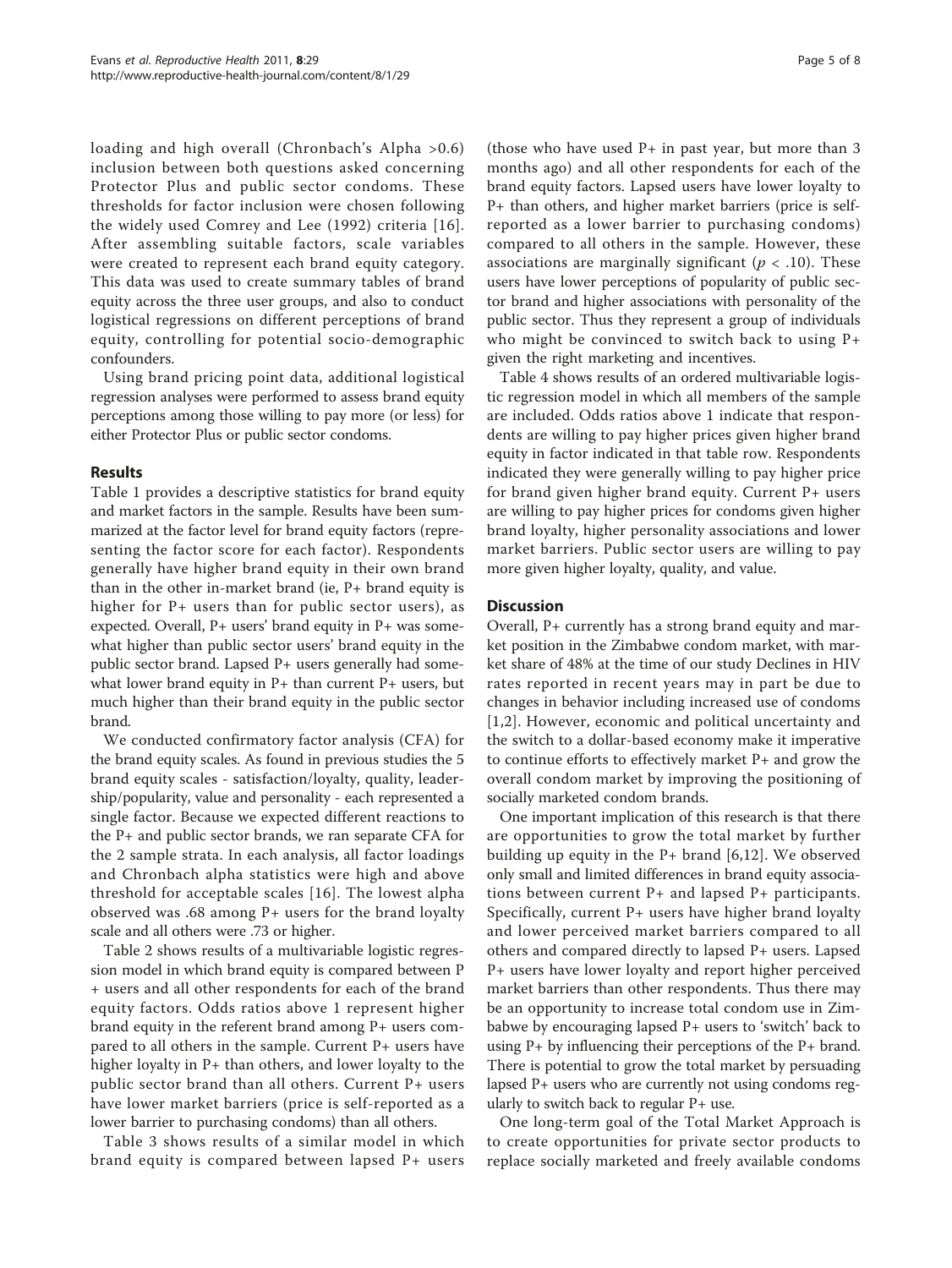<span id="page-5-0"></span>

|  |  |  |  |  | Table 1 Protector Plus Users' Brand Equity Descriptive Statistics |  |
|--|--|--|--|--|-------------------------------------------------------------------|--|
|--|--|--|--|--|-------------------------------------------------------------------|--|

| What brand of condoms can you recall?         | Current P+ | 95% CI - Low | 95% CI - High | Lapsed $P+$ | 95% CI - Low | 95% CI - High | Free/Gov't User | 95% CI - Low | 95% CI - High |
|-----------------------------------------------|------------|--------------|---------------|-------------|--------------|---------------|-----------------|--------------|---------------|
| <b>Protector Plus</b>                         | 98.8%      | 97.9%        | 99.8%         | 96.4%       | 95.2%        | 97.5%         | 60.2%           | 58.7%        | 61.7%         |
| <b>Free Men</b>                               | 49.1%      | 48.4%        | 49.7%         | 49.3%       | 48.4%        | 50.1%         | 98.1%           | 96.2%        | 100.0%        |
| Care                                          | 19.2%      | 18.8%        | 19.6%         | 14.9%       | 14.4%        | 15.3%         | 10.7%           | 10.0%        | 11.3%         |
| <b>Free Women</b>                             | 10.0%      | 9.7%         | 10.3%         | 3.3%        | 3.1%         | 3.5%          | 4.9%            | 4.4%         | 5.3%          |
| <b>Durex</b>                                  | 17.3%      | 16.9%        | 17.7%         | 12.0%       | 11.5%        | 12.4%         | 9.7%            | 9.1%         | 10.3%         |
| Choice                                        | 3.1%       | 2.9%         | 3.2%          | 1.4%        | 1.3%         | 1.6%          | 2.9%            | 2.6%         | 3.2%          |
| <b>Brand Equity Factors (factor analysis)</b> |            |              |               |             |              |               |                 |              |               |
| Satisfaction/loyalty                          |            |              |               |             |              |               |                 |              |               |
| <b>Protector Plus</b>                         | 92.8%      | 92.3%        | 93.3%         | 82.3%       | 81.7%        | 83.0%         | 41.9%           | 41.1%        | 42.7%         |
| Free/Government                               | 36.0%      | 35.6%        | 36.4%         | 24.3%       | 23.9%        | 24.6%         | 88.3%           | 87.2%        | 89.3%         |
| <b>Perceived quality</b>                      |            |              |               |             |              |               |                 |              |               |
| <b>Protector Plus</b>                         | 87.0%      | 86.7%        | 87.4%         | 83.5%       | 83.1%        | 83.9%         | 61.3%           | 60.7%        | 62.0%         |
| <b>Free/Government</b>                        | 36.9%      | 36.7%        | 37.2%         | 30.1%       | 29.8%        | 30.4%         | 74.6%           | 74.0%        | 75.3%         |
| Leadership/popularity                         |            |              |               |             |              |               |                 |              |               |
| <b>Protector Plus</b>                         | 90.7%      | 90.2%        | 91.3%         | 78.5%       | 77.9%        | 79.1%         | 42.0%           | 41.3%        | 42.8%         |
| <b>Free/Government</b>                        | 89.5%      | 89.1%        | 89.9%         | 85.0%       | 84.5%        | 85.5%         | 45.3%           | 44.7%        | 46.0%         |
| <b>Perceived value</b>                        |            |              |               |             |              |               |                 |              |               |
| <b>Protector Plus</b>                         | 89.1%      | 88.6%        | 89.6%         | 84.5%       | 83.9%        | 85.1%         | 43.3%           | 42.5%        | 44.1%         |
| <b>Free/Government</b>                        | 40.9%      | 40.5%        | 41.3%         | 32.2%       | 31.8%        | 32.6%         | 84.9%           | 83.9%        | 86.0%         |
| <b>Brand personality</b>                      |            |              |               |             |              |               |                 |              |               |
| <b>Protector Plus</b>                         | 90.4%      | 90.0%        | 90.8%         | 82.3%       | 81.9%        | 82.8%         | 62.2%           | 61.5%        | 62.9%         |
| <b>Free/Government</b>                        | 53.4%      | 53.1%        | 53.7%         | 43.7%       | 43.3%        | 44.0%         | 83.8%           | 83.1%        | 84.6%         |
| <b>Market Factors</b>                         |            |              |               |             |              |               |                 |              |               |
| <b>Protector Plus</b>                         | 90.0%      | 89.4%        | 90.7%         | 74.9%       | 74.2%        | 75.6%         | 30.6%           | 29.8%        | 31.3%         |
| <b>Free/Government</b>                        | 18.3%      | 17.8%        | 18.7%         | 7.9%        | 7.6%         | 8.3%          | 31.4%           | 30.3%        | 32.5%         |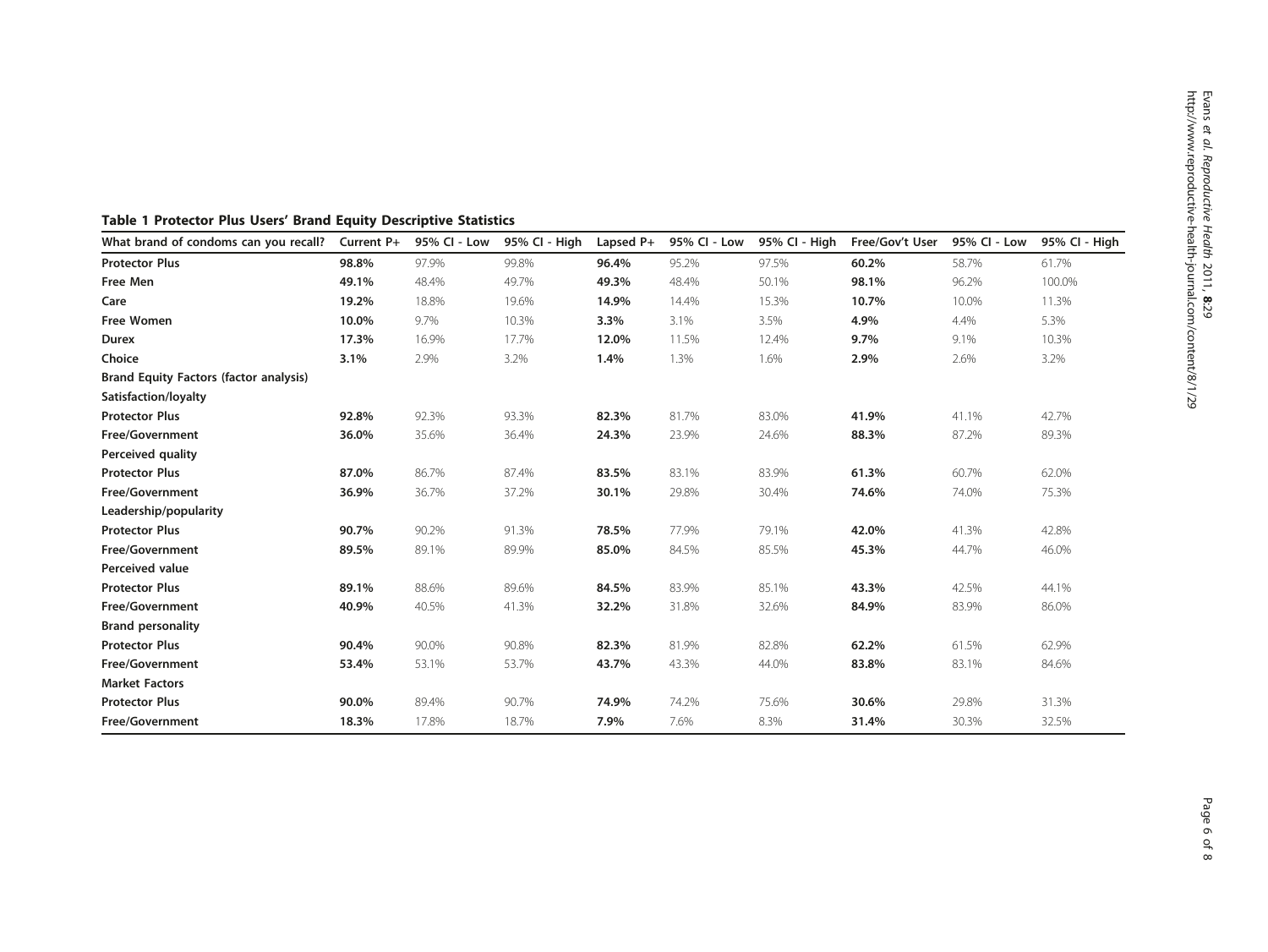| <b>Brand equity factors</b> | Current P+ vs. Others |         |                                           |         |  |  |
|-----------------------------|-----------------------|---------|-------------------------------------------|---------|--|--|
|                             | P+ Brand Associations | p-value | <b>Free/Government Brand Associations</b> | p-value |  |  |
| Satisfaction/loyalty        | 2.22                  | < 0.001 | 0.53                                      | 0.015   |  |  |
| Perceived quality           | 0.73                  | 0.236   | .44                                       | 0.275   |  |  |
| Leadership/popularity       | .20                   | 0.406   | 0.82                                      | 0.506   |  |  |
| Perceived value             | 0.73                  | 0.168   | 0.87                                      | 0.546   |  |  |
| <b>Brand personality</b>    | .54                   | 0.069   | 0.86                                      | 0.561   |  |  |
| <b>Market Barriers</b>      | 1.64                  | < 0.001 |                                           |         |  |  |

<span id="page-6-0"></span>Table 2 Multivariable Logistic Regressions: Current P+ users compared to all others\*

\*Co-variates include age, education, marriage status, and SES.

#### Table 3 Multivariable Logistic Regressions: Lapsed P+ users compared to all others\*

| <b>Brand equity factors</b> | Lapsed P+ vs. Others         |         |                                           |         |  |  |
|-----------------------------|------------------------------|---------|-------------------------------------------|---------|--|--|
|                             | <b>P+ Brand Associations</b> | p-value | <b>Free/Government Brand Associations</b> | p-value |  |  |
| Satisfaction/loyalty        | 0.66                         | 0.053   | 0.88                                      | 0.644   |  |  |
| Perceived quality           | 1.01                         | 0.970   | 0.74                                      | 0.395   |  |  |
| Leadership/popularity       | 0.98                         | 0.939   | 0.43                                      | 0.007   |  |  |
| Perceived value             | 1.80                         | 0.008   | 0.77                                      | 0.296   |  |  |
| <b>Brand personality</b>    | 0.80                         | 0.322   | 1.79                                      | 0.037   |  |  |
| <b>Market Barriers</b>      | 0.81                         | 0.078   | n/a                                       |         |  |  |

\*Co-variates include age, education, marriage status, and SES.

|  | Table 4 Willingness to Pay Higher Prices: Ordered Multivariable Logistic Regression (Sample Includes All Users)* |  |
|--|------------------------------------------------------------------------------------------------------------------|--|
|--|------------------------------------------------------------------------------------------------------------------|--|

| <b>Brand equity factors</b> | <b>Protector Plus</b> |         | <b>Free/Government</b> |         |
|-----------------------------|-----------------------|---------|------------------------|---------|
|                             | <b>Odds Ratio</b>     | p-value | <b>Odds Ratio</b>      | p-value |
| Satisfaction/loyalty        | 2.17                  | < 0.001 | 1.68                   | 0.038   |
| Perceived quality           | 0.84                  | 0.434   | 1.88                   | 0.042   |
| Leadership/popularity       | 1.44                  | 0.073   | 1.00                   | 0.987   |
| Perceived value             | 1.09                  | 0.675   | 3.08                   | < 0.001 |
| Brand personality           | 1.83                  | 0.007   | 1.20                   | 0.480   |
| Market Barriers             | 1.70                  | < 0.001 | n/a                    |         |

\*Co-variates include age, education, marriage status, and SES

over time as economic conditions and consumer demand allow [[17](#page-7-0)]. It may be that some public sector users could afford to use P+ or another brand. Their switching would help to grow the total market as they would then be paying for condoms and would be candidates to eventually adopt commercially marketed brands.

While brand equity in P+ was much lower among public sector users than among current P+ users and lapsed users, levels of brand equity in P+ were still substantial among this group. Over 60% of public sector users selfreported awareness of P+, and the brand leadership/popularity factor differed by only 3 percentage points (45.3% v. 42%) between P+ and the public sector brand among these users (see Table [1](#page-5-0) for details). Other differences in brand equity between the 2 brands were much larger among this group, but brand equity in P+ was generally above 40% and in some cases much higher. Thus some of these users may also be willing to switch if their brand equity in P+ was raised through repositioning and effective P+ brand promotion and management over time.

While this research suggests that the total market for condoms in Zimbabwe could be increased through switching, the question remains whether users' income and economic conditions in the country would support an increased percentage of sold condoms. This study suggests that the answer is yes. Our analysis of selfreported willingness to pay for condoms suggests both 1) that some users who are currently not paying for condoms (lapsed P+ and public sector) are willing to pay, and 2) some current P+ users are willing to pay more for the brand than its current price of 10 cents for a pack of 3. Higher brand equity, especially the loyalty, quality, and value factors, is associated with higher willingness to pay for condoms among public sector and P+ users.